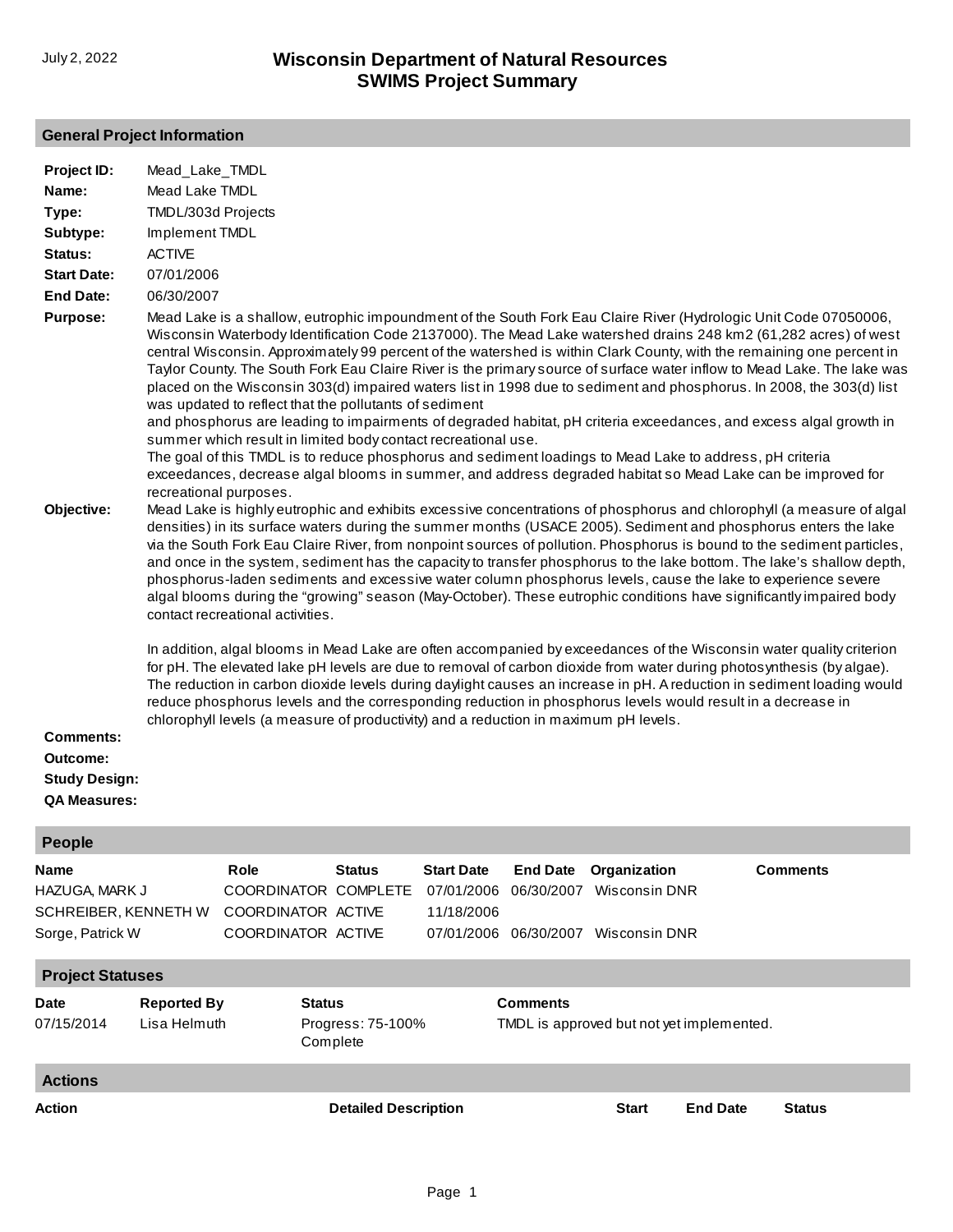| <b>Action</b>                 |                         | <b>Detailed Description</b>                                                                                                                                                                                                                                                                                                                                                                                                                                                                                                                                                                                                                                                                                                                                                                                                                  |                                                                                                                                                                                                                            | <b>Start</b> | <b>End Date</b>                                 | <b>Status</b>                                                                                                                                                    |
|-------------------------------|-------------------------|----------------------------------------------------------------------------------------------------------------------------------------------------------------------------------------------------------------------------------------------------------------------------------------------------------------------------------------------------------------------------------------------------------------------------------------------------------------------------------------------------------------------------------------------------------------------------------------------------------------------------------------------------------------------------------------------------------------------------------------------------------------------------------------------------------------------------------------------|----------------------------------------------------------------------------------------------------------------------------------------------------------------------------------------------------------------------------|--------------|-------------------------------------------------|------------------------------------------------------------------------------------------------------------------------------------------------------------------|
| <b>TMDL Development</b>       |                         | TMDL Development for Mead Lake in Clark 07/01/2006<br>County, WI. Mead Lake is highly eutrophic<br>and exhibits excessive concentrations of<br>phosphorus and chlorophyll (a measure of<br>algal densities) in its surface waters<br>during the summer months (USACE<br>2005). Sediment and phosphorus enters<br>the lake via the South Fork Eau Claire<br>River, from nonpoint sources of pollution.                                                                                                                                                                                                                                                                                                                                                                                                                                        |                                                                                                                                                                                                                            |              | 06/30/2007                                      | <b>COMPLETE</b>                                                                                                                                                  |
| <b>TMDL Development</b>       |                         | TMDL Development for Mead Lake in Clark 07/01/2007<br>County, WI. Mead Lake is highly eutrophic<br>and exhibits excessive concentrations of<br>phosphorus and chlorophyll (a measure of<br>algal densities) in its surface waters<br>during the summer months (USACE<br>2005). Sediment and phosphorus enters<br>the lake via the South Fork Eau Claire<br>River, from nonpoint sources of pollution.                                                                                                                                                                                                                                                                                                                                                                                                                                        |                                                                                                                                                                                                                            |              | 12/31/2099                                      | IN_PROGRESS                                                                                                                                                      |
| <b>Details:</b>               | <b>Parameter</b>        | <b>Value/Amount</b>                                                                                                                                                                                                                                                                                                                                                                                                                                                                                                                                                                                                                                                                                                                                                                                                                          | Units                                                                                                                                                                                                                      |              | <b>Comments</b>                                 |                                                                                                                                                                  |
|                               | <b>Total Phosphorus</b> |                                                                                                                                                                                                                                                                                                                                                                                                                                                                                                                                                                                                                                                                                                                                                                                                                                              | Y/N                                                                                                                                                                                                                        |              | list in 1998 due to sediment and<br>phosphorus. | The South Fork Eau Claire River is the<br>primary source of surface water inflow<br>to Mead Lake. The lake was placed on<br>the Wisconsin 303(d) impaired waters |
| <b>Total Suspended Solids</b> |                         |                                                                                                                                                                                                                                                                                                                                                                                                                                                                                                                                                                                                                                                                                                                                                                                                                                              | Y/N<br>The South Fork Eau Claire River is the<br>primary source of surface water inflow<br>to Mead Lake. The lake was placed on<br>the Wisconsin 303(d) impaired waters<br>list in 1998 due to sediment and<br>phosphorus. |              |                                                 |                                                                                                                                                                  |
| TMDL (USEPA) Approved         |                         | TMDL Development for Mead Lake in Clark 10/02/2008<br>County, WI. The South Fork Eau Claire<br>River is the primary source of surface<br>water inflow to Mead Lake. The lake was<br>placed on the Wisconsin 303(d) impaired<br>waters list in 1998 due to sediment and<br>phosphorus. In 2008, the 303(d) list was<br>updated to reflect that the pollutants of<br>sediment<br>and phosphorus are leading to<br>impairments of degraded habitat, pH<br>criteria exceedances, and excess algal<br>growth in summer which result in limited<br>body contact recreational use.<br>The goal of this TMDL is to reduce<br>phosphorus and sediment loadings to<br>Mead Lake to address, pH criteria<br>exceedances, decrease algal blooms in<br>summer, and address degraded habitat<br>so Mead Lake can be improved for<br>recreational purposes. |                                                                                                                                                                                                                            |              | 10/02/2008                                      | <b>COMPLETE</b>                                                                                                                                                  |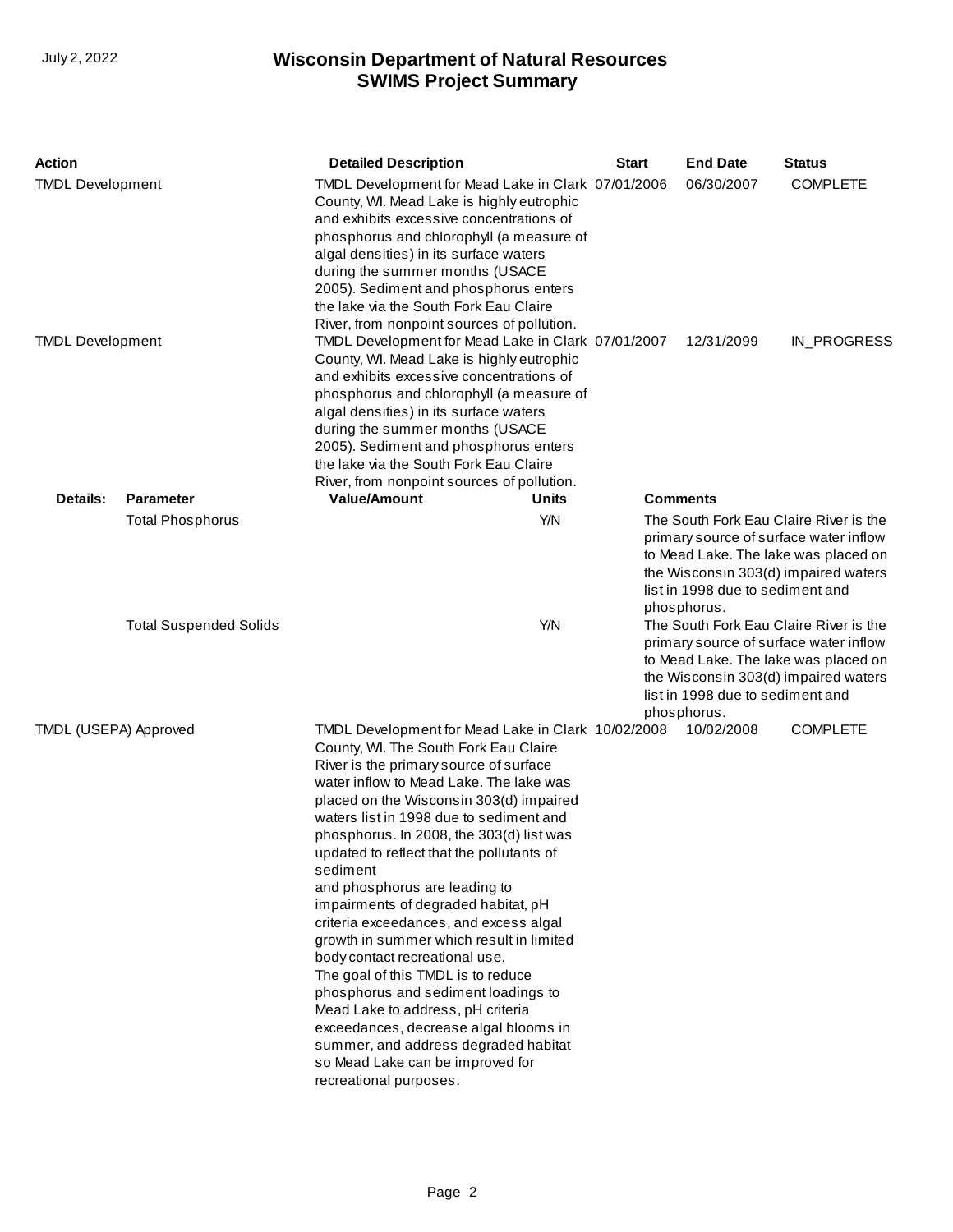| Action                     | <b>Detailed Description</b>                                                                                                                                                                                                                                                                                                                                                                                                                                                                                                                                                                                                                                                                                                                                                                                                          | <b>Start</b> | <b>End Date</b> | <b>Status</b> |
|----------------------------|--------------------------------------------------------------------------------------------------------------------------------------------------------------------------------------------------------------------------------------------------------------------------------------------------------------------------------------------------------------------------------------------------------------------------------------------------------------------------------------------------------------------------------------------------------------------------------------------------------------------------------------------------------------------------------------------------------------------------------------------------------------------------------------------------------------------------------------|--------------|-----------------|---------------|
| <b>TMDL</b> Implementation | TMDL Implementation for Mead Lake in<br>Clark County, WI. The South Fork Eau<br>Claire River is the primary source of<br>surface water inflow to Mead Lake. The<br>lake was placed on the Wisconsin 303(d)<br>impaired waters list in 1998 due to<br>sediment and phosphorus. In 2008, the<br>303(d) list was updated to reflect that the<br>pollutants of sediment<br>and phosphorus are leading to<br>impairments of degraded habitat, pH<br>criteria exceedances, and excess algal<br>growth in summer which result in limited<br>body contact recreational use.<br>The goal of this TMDL is to reduce<br>phosphorus and sediment loadings to<br>Mead Lake to address, pH criteria<br>exceedances, decrease algal blooms in<br>summer, and address degraded habitat<br>so Mead Lake can be improved for<br>recreational purposes. | 10/02/2008   |                 | IN PROGRESS   |

#### **Monitoring Stations**

| Station ID |  |
|------------|--|
|            |  |

#### **Assessment Units**

| <b>WBIC</b> | <b>Segment</b> | <b>Local Name</b>                | <b>Official Name</b>      |
|-------------|----------------|----------------------------------|---------------------------|
| 1352800     | 6              | <b>Yellow River</b>              | <b>Yellow River</b>       |
| 1352800     | 7              | <b>Yellow River</b>              | <b>Yellow River</b>       |
| 1372600     |                | Yellow River-S. Branch           | South Branch Yellow River |
| 1372800     |                | Tributary to S Br Yellow River   | Unnamed                   |
| 1372800     | 2              | <b>Unnamed Stream</b>            | Unnamed                   |
| 1372900     |                | Unnamed Stream                   | Unnamed                   |
| 1373000     |                | <b>Unnamed Stream</b>            | Unnamed                   |
| 1373700     |                | <b>Unnamed Stream</b>            | Unnamed                   |
| 1373900     |                | Local Water                      | Unnamed                   |
| 1374000     |                | Unnamed Trib to Yellow River     | Unnamed                   |
| 1412600     | 2              | Little Eau Pleine River          | Little Eau Pleine River   |
| 1430700     | 2              | Dill Creek                       | Dill Creek                |
| 1431400     |                | Local Water                      | Unnamed                   |
| 1431500     | 2              | Elm Brook                        | Elm Brook                 |
| 1432200     |                | Porky Creek                      | Porky Creek               |
| 1432200     | 2              | Porky Creek                      | Porky Creek               |
| 1667150     |                | Dorchester Lake                  | Dorchester Lake           |
| 1670830     |                | Un Lake                          | Neillsville City Pond     |
| 1676700     | 4              | <b>Black River</b>               | <b>Black River</b>        |
| 1676700     | 5              | Black River, Hwy H To Rock Creek | <b>Black River</b>        |
| 1676700     | 7              | <b>Black River</b>               | <b>Black River</b>        |
| 1676700     | 8              | Black R. (Below Medford)         | <b>Black River</b>        |
| 1676700     | 10             | <b>Black River</b>               | <b>Black River</b>        |
|             |                |                                  |                           |

**Name Comments**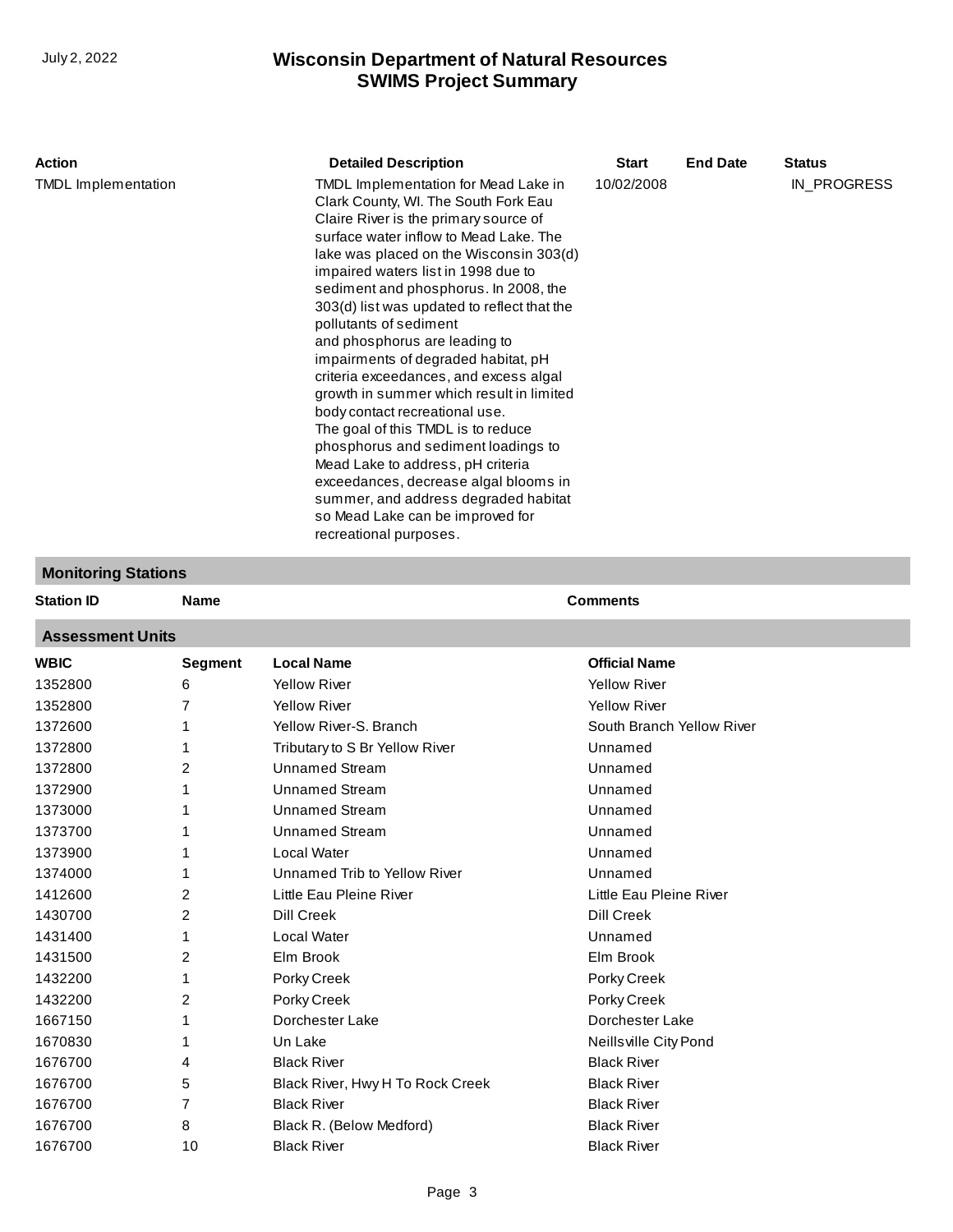| WBIC    | Segment | <b>Local Name</b>                | <b>Official Name</b>         |
|---------|---------|----------------------------------|------------------------------|
| 1676700 | 11      | <b>Black River</b>               | <b>Black River</b>           |
| 1676700 | 12      | <b>Black River</b>               | <b>Black River</b>           |
| 1711600 | 3       | East Fork Halls Creek            | <b>East Fork Halls Creek</b> |
| 1711600 | 4       | <b>East Fork Halls Creek</b>     | <b>East Fork Halls Creek</b> |
| 1711600 | 5       | <b>East Fork Halls Creek</b>     | <b>East Fork Halls Creek</b> |
| 1712800 | 1       | Emerson Lake (Humbird Pond)      | Emerson Lake (Humbird Pond)  |
| 1713900 | 1       | <b>Creek 17-8</b>                | Unnamed                      |
| 1726400 |         | Vismal Creek                     | Vismal Creek                 |
| 1726400 | 2       | Vismal Creek                     | Vismal Creek                 |
| 1727100 | 1       | <b>Local Water</b>               | Unnamed                      |
| 1727700 | 1       | Arbutus Lake                     | Arbutus Lake*                |
| 1727700 | 3       | West Arbutus Beach, Arbutus Lake | Arbutus Lake*                |
| 1727800 | 1       | <b>Arnold Creek</b>              | Arnold Creek                 |
| 1727800 | 2       | <b>Arnold Creek</b>              | <b>Arnold Creek</b>          |
| 1728750 | 1       | Un Lake                          | Unnamed                      |
| 1729000 | 1       | E Fk Black R                     | <b>East Fork Black River</b> |
| 1729000 | 4       | <b>East Fork Black River</b>     | <b>East Fork Black River</b> |
| 1729000 | 5       | East Fork Black River            | East Fork Black River        |
| 1729300 | 1       | <b>Rock Creek</b>                | <b>Rock Creek</b>            |
| 1729900 | 1       | Unnamed trib to Rock Creek       | Unnamed                      |
| 1729900 | 2       | <b>Black River East Fork</b>     | Unnamed                      |
| 1730200 | 1       | Unnamed Lake                     | 1.95 Reservoir               |
| 1731100 |         | Local Water                      | Unnamed                      |
| 1731400 | 1       | Schumann Creek                   | Schumann Creek               |
| 1735600 | 1       | <b>Lead Creek</b>                | <b>Lead Creek</b>            |
| 1736200 |         | Sherwood Lake                    | Sherwood Lake*               |
| 1741900 | 1       | <b>Tomas Creek</b>               | <b>Toms Creek</b>            |
| 1743300 | 1       | <b>Wedges Creek</b>              | <b>Wedges Creek</b>          |
| 1743800 | 1       | <b>Fivemile Creek</b>            | <b>Fivemile Creek</b>        |
| 1743900 |         | <b>Local Water</b>               | Unnamed                      |
| 1744300 | 1       | <b>Unnamed Lake</b>              | Unnamed                      |
| 1744700 | 1       | Unnamed Lake                     | Unnamed                      |
| 1744900 | 1       | <b>Unnamed Lake</b>              | Unnamed T24n R04w S24-13a    |
| 1745100 |         | Unnamed T24n R03w S19-10         | Unnamed T24n R03w S19-10     |
| 1745500 |         | Unnamed Lake                     | Unnamed                      |
| 1746200 |         | Unnamed Lake                     | Unnamed                      |
| 1746400 | 1       | <b>Helling Creek</b>             | <b>Helling Creek</b>         |
| 1746600 |         | <b>Crooked Creek</b>             | <b>Crooked Creek</b>         |
| 1747100 |         | Snyder Lake                      | Snyder Lake                  |
| 1747200 |         | <b>Meadows Creek</b>             | Meadows Creek                |
| 1747300 | 1       | Seif Creek                       | Unnamed                      |
| 1747400 |         | Poney Creek                      | Pony Creek                   |
| 1747500 |         | East Branch Wedges Creek         | East Branch Wedges Creek     |
| 1747800 |         | Conlan Creek                     | Conlan Creek                 |
| 1747900 | 1       | Cunningham Creek                 | Cunningham Creek             |
| 1748000 |         | Jack Creek                       | Jack Creek                   |
| 1748100 | 1       | Hay Meadow Cr                    | Hay Meadow Creek             |
| 1748500 | 1       | <b>Unnamed Creek</b>             | Unnamed                      |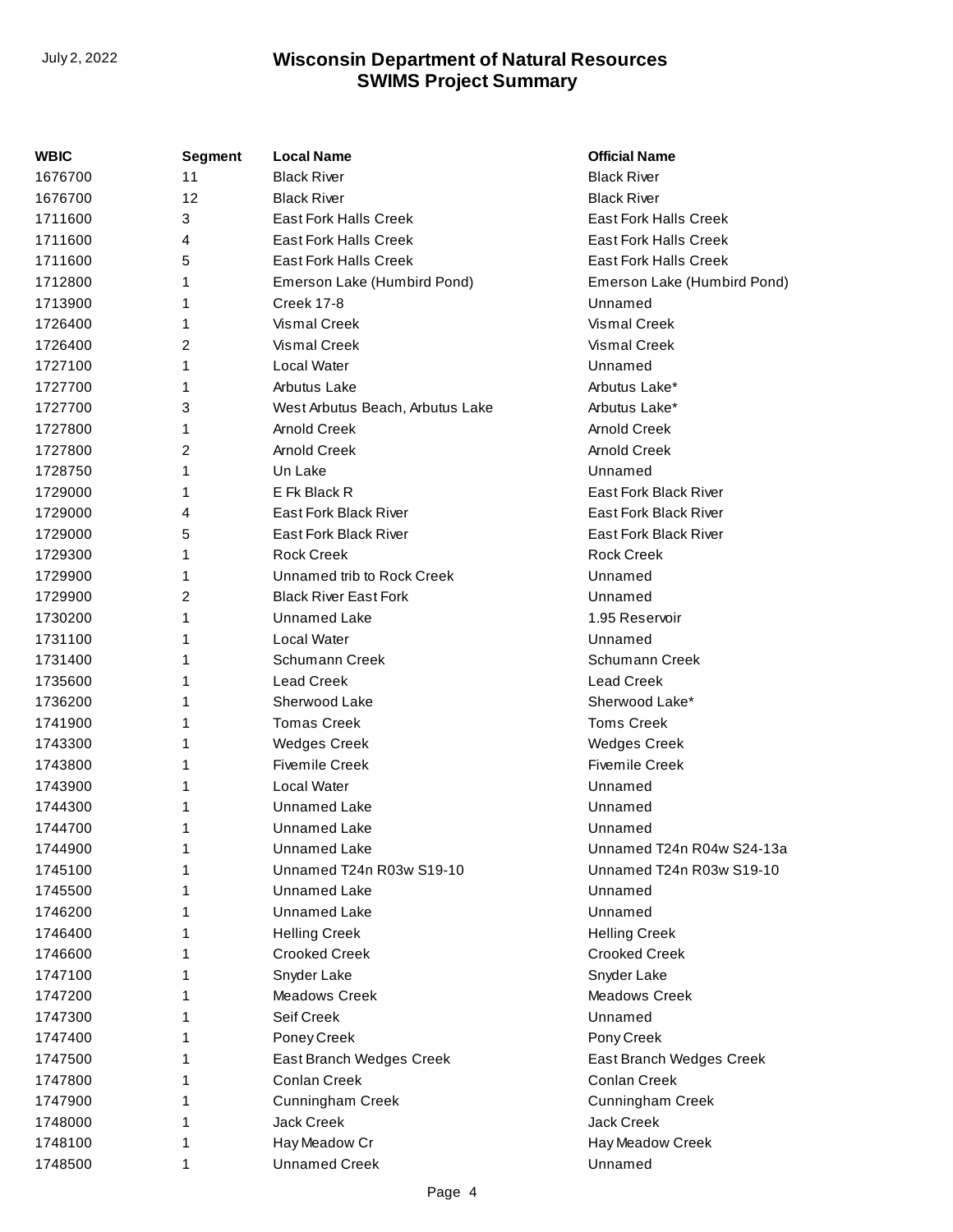| WBIC    | Segment | <b>Local Name</b>                           | <b>Official Name</b>       |
|---------|---------|---------------------------------------------|----------------------------|
| 1748600 | 1       | Unnamed Creek 17-5                          | Unnamed                    |
| 1748700 | 1       | Spooner Creek                               | Spooner Creek              |
| 1748800 | 1       | <b>O'Neill Creek</b>                        | O'Neill Creek              |
| 1749000 | 1       | Local Water                                 | Unnamed                    |
| 1749200 | 1       | <b>Local Water</b>                          | Unnamed                    |
| 1749300 | 1       | South Branch O'Neil Creek                   | South Branch O'Neill Creek |
| 1749350 | 1       | Un Lake                                     | Unnamed                    |
| 1749400 | 1       | <b>Unnamed Creek</b>                        | Unnamed                    |
| 1749600 | 1       | North Branch O'Neill Creek                  | North Branch O'Neill Creek |
| 1749700 | 1       | Middle Branch Of O'Neill Creek              | Middle Br O'Neill Creek    |
| 1749800 | 1       | Unnamed Creek                               | Unnamed                    |
| 1749900 | 1       | Unnamed Trib to N Br O'Neill Creek          | Unnamed                    |
| 1750100 | 1       | Cawley Creek                                | Cawley Creek               |
| 1750200 | 1       | <b>Panther Creek</b>                        | <b>Panther Creek</b>       |
| 1750400 | 1       | Unnamed Trib to Crawley Cr                  | Unnamed                    |
| 1750500 | 1       | Mound Creek                                 | Mound Creek                |
| 1750570 | 1       | Un Lake                                     | Unnamed                    |
| 1750800 | 1       | <b>Rock Creek</b>                           | <b>Rock Creek</b>          |
| 1751000 | 1       | <b>Bear Creek</b>                           | <b>Bear Creek</b>          |
| 1751000 | 2       | <b>Bear Creek</b>                           | <b>Bear Creek</b>          |
| 1751400 | 1       | <b>Nelson Creek</b>                         | <b>Nelson Creek</b>        |
| 1751500 | 1       | Unnamed Trib to Nelson Cr                   | Unnamed                    |
| 1752100 | 1       | Local Water                                 | Unnamed                    |
| 1752500 | 1       | Gile Creek                                  | Gile Creek                 |
| 1752900 | 1       | Poplar River                                | Popple River               |
| 1752900 | 2       | Poplar River                                | Popple River               |
| 1753000 | 1       | <b>Behringer Creek</b>                      | <b>Behringer Creek</b>     |
| 1753100 | 1       | <b>Brick Creek</b>                          | <b>Brick Creek</b>         |
| 1753100 | 2       | <b>Brick Creek</b>                          | <b>Brick Creek</b>         |
| 1753300 | 1       | Owen Pond                                   | Owen Pond                  |
| 1753500 | 1       | Sportsman Lake                              | Sportsman Lake             |
| 1753700 | 1       | Local Water                                 | Unnamed                    |
| 1754000 | 1       | Local Water                                 | Unnamed                    |
| 1754100 | 1       | South Fork Popple (Poplar) River            | South Fork Popple River    |
| 1754100 | 2       | South Fork Popple River                     | South Fork Popple River    |
| 1754500 | 1       | Popple River East Fork                      | East Fork Popple River     |
| 1754700 | 1       | Local Water                                 | Unnamed                    |
| 1754750 | 1       | Tributary to the East Fork Popple River     | Unnamed                    |
| 1754750 | 2       | Tributary to the East Fork Popple River     | Unnamed                    |
| 1754800 | 1       | Popple (Poplar) River, North Fork           | North Fork Popple River    |
| 1754800 | 2       | Popple (Poplar) River, North Fork           | North Fork Popple River    |
| 1755000 | 1       | <b>Unnamed Creek</b>                        | Unnamed                    |
| 1755600 | 1       | Local Water                                 | Unnamed                    |
| 1755800 | 1       | TRIBUTARY TO THE NORTH FORK POPPLE<br>RIVER | Unnamed                    |
| 1755800 | 2       | Local Water                                 | Unnamed                    |
| 1756000 | 1       | Dorchester Park Pond                        | Dorchester Park Pond       |
| 1756200 | 1       | Kalepp Lake                                 | Kalepp Lake                |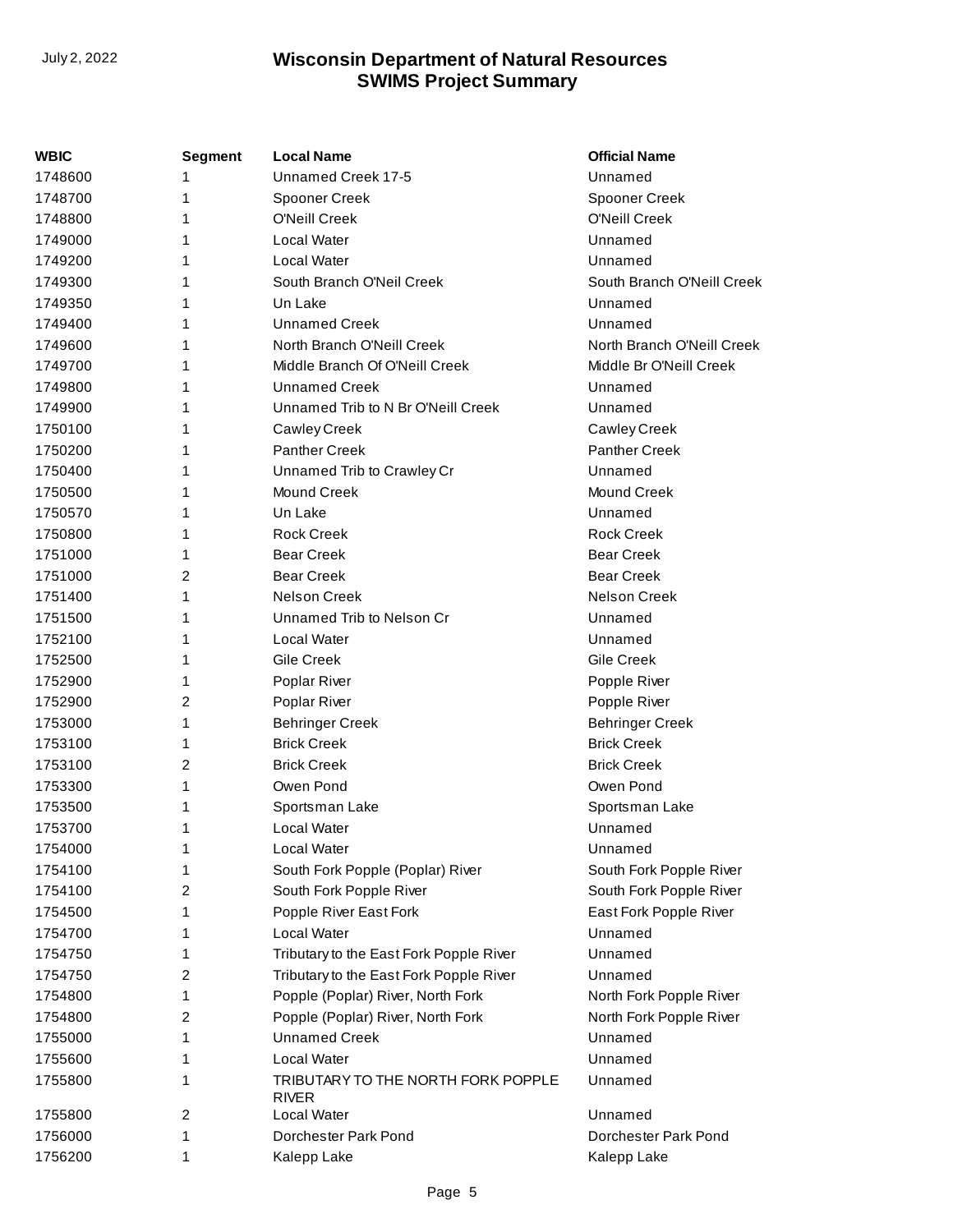| <b>WBIC</b> | <b>Segment</b> | <b>Local Name</b>           | <b>Official Name</b>        |
|-------------|----------------|-----------------------------|-----------------------------|
| 1756800     | 1              | Syrup Creek                 | Syrup Creek                 |
| 1758400     | 1              | <b>Trappers Creek</b>       | <b>Trappers Creek</b>       |
| 1891500     | 1              | Un Lake                     | Unnamed                     |
| 1891600     | 1              | Un Lake                     | Unnamed                     |
| 1891700     | 1              | Un Lake                     | Unnamed                     |
| 1891900     | 1              | Un Lake                     | Unnamed                     |
| 1892000     | 1              | Local Water                 | Unnamed                     |
| 2135700     | 2              | <b>Black Creek</b>          | <b>Black Creek</b>          |
| 2136600     | 1              | <b>Unnamed Creek</b>        | Unnamed                     |
| 2136700     | 1              | <b>Local Water</b>          | Unnamed                     |
| 2137000     | 1              | South Fork Eau Claire River | South Fork Eau Claire River |
| 2137000     | 2              | South Fork Eau Claire River | South Fork Eau Claire River |
| 2137000     | 3              | South Fork Eau Claire River | South Fork Eau Claire River |
| 2137100     | 2              | <b>Horse Creek</b>          | <b>Horse Creek</b>          |
| 2137400     | 1              | <b>Unnamed Lake</b>         | Unnamed                     |
| 2137900     | 1              | Surveyor Creek              | Surveyor Creek              |
| 2138000     | 1              | Iron Run Creek              | Iron Run                    |
| 2138000     | 2              | Iron Run Creek              | Iron Run                    |
| 2138000     | 3              | Iron Run Creek              | Iron Run                    |
| 2138400     | 1              | Iron Run Flowage            | Iron Run Flowage            |
| 2138600     | 1              | Ryan Creek                  | Ryan Creek                  |
| 2138700     | 1              | Hay Creek                   | Hay Creek                   |
| 2139000     | 1              | Rock Dam Lake               | Rock Dam Lake               |
| 2139100     | 1              | Windy Run Creek             | Windy Run                   |
| 2139400     | 1              | <b>Cameron Creek</b>        | <b>Cameron Creek</b>        |
| 2140000     | 2              | <b>Scott Creek</b>          | <b>Scott Creek</b>          |
| 2140300     | 1              | <b>Thompson Creek</b>       | <b>Thompson Creek</b>       |
| 2140600     | 1              | <b>Unnamed Stream</b>       | Unnamed                     |
| 2142200     | 1              | Abbot Ranch Flowage         | Abbot Ranch Flowage         |
| 2142800     | 1              | Local Water                 | Unnamed                     |
| 2142900     | 1              | <b>Dickison Creek</b>       | <b>Dickison Creek</b>       |
| 2143300     | 1              | <b>Unnamed Lake</b>         | Unnamed                     |
| 2143400     | 1              | <b>Black Creek</b>          | <b>Black Creek</b>          |
| 2143700     | 1              | Un Lake                     | Unnamed                     |
| 2143900     | 1              | Mead Lake                   | Mead Lake                   |
| 2144100     | 1              | Rocky Run                   | Rocky Run                   |
| 2144500     | 1              | Norwegian Creek             | Norwegian Creek             |
| 2145000     | 1              | <b>Creek 27-8</b>           | Unnamed                     |
| 2145200     | 1              | Local Water                 | Unnamed                     |
| 2145400     | 4              | North Fork Eau Claire       | North Fork Eau Claire River |
| 2146000     | 1              | <b>Wolf River</b>           | <b>Wolf River</b>           |
| 2146000     | 3              | <b>Wolf River</b>           | <b>Wolf River</b>           |
| 2146000     | 4              | <b>Wolf River</b>           | <b>Wolf River</b>           |
| 2146500     | 1              | Local Water                 | Unnamed                     |
| 2146600     | 1              | Roger Creek                 | Roger Creek                 |
| 2147300     | 1              | Little Otter Creek          | Little Otter Creek          |
| 2147800     | 1              | <b>Simes Creek</b>          | <b>Simes Creek</b>          |
| 2148300     | 1              | Robinson Creek              | Robinson Creek              |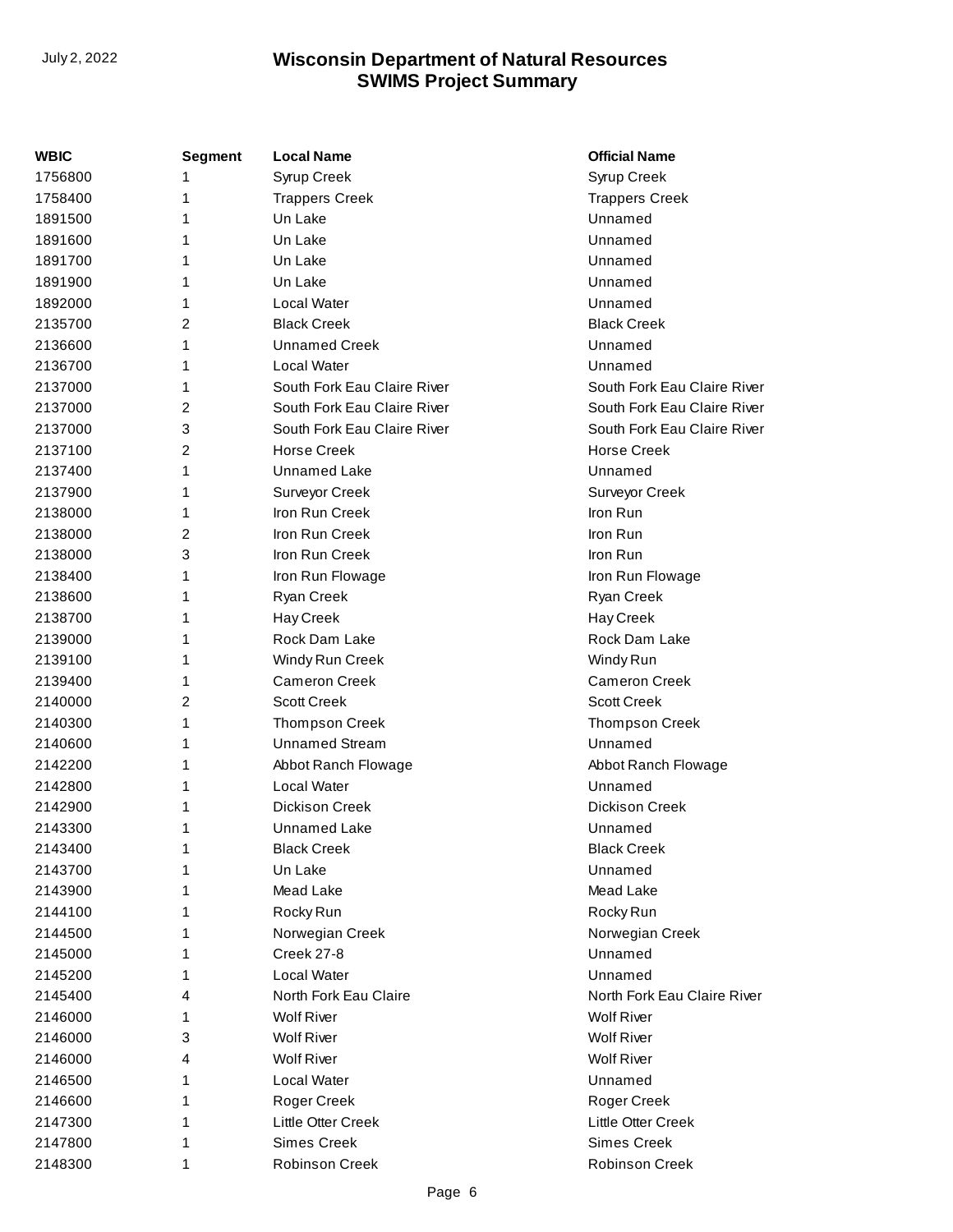| WBIC    | <b>Segment</b> | <b>Local Name</b>                    | <b>Official Name</b>  |
|---------|----------------|--------------------------------------|-----------------------|
| 2148400 |                | <b>Local Water</b>                   | Unnamed               |
| 2148500 | 1              | <b>Sterling Creek</b>                | <b>Sterling Creek</b> |
| 2148600 | 1              | <b>Local Water</b>                   | Unnamed               |
| 2148700 | 1              | Mcgrogan Creek                       | McGrogan Creek        |
| 2148800 | 1              | Goggle-Eye Creek                     | Goggle-Eye Creek      |
| 2148850 | 1              | Unnamed Trib to N F Eau Claire River | Unnamed               |
| 2149500 | 1              | <b>Local Water</b>                   | Unnamed               |
| 3000075 | 1              | <b>Local Water</b>                   | Unnamed               |
| 3000137 | 1              | <b>Local Water</b>                   | Unnamed               |
| 3000187 | 1              | <b>Local Water</b>                   | Unnamed               |
| 3999992 | 1              | <b>Little Otter Creek</b>            | Little Otter Creek    |
| 5009703 | 1              | Local Water                          | Unnamed               |
| 5009814 | 1              | <b>Local Water</b>                   | Unnamed               |
| 5009824 | 1              | <b>Local Water</b>                   | Unnamed               |
| 5009860 | 1              | <b>Local Water</b>                   | Unnamed               |
| 5009901 | 1              | <b>Local Water</b>                   | Unnamed               |
| 5009959 | 1              | <b>Local Water</b>                   | Unnamed               |
| 5010000 | 1              | <b>Local Water</b>                   | Unnamed               |
| 5010007 | 1              | Local Water                          | Unnamed               |
| 5010017 | 1              | <b>Local Water</b>                   | Unnamed               |
| 5010025 | 1              | <b>Local Water</b>                   | Unnamed               |
| 5010049 | 1              | <b>Local Water</b>                   | Unnamed               |
| 5010065 | 1              | <b>Local Water</b>                   | Unnamed               |
| 5010074 | 1              | <b>Local Water</b>                   | Unnamed               |
| 5010102 | 1              | <b>Local Water</b>                   | Unnamed               |
| 5010106 | 1              | <b>Local Water</b>                   | Unnamed               |
| 5010144 | 1              | Local Water                          | Unnamed               |
| 5010150 | 1              | <b>Local Water</b>                   | Unnamed               |
| 5010155 | 1              | <b>Local Water</b>                   | Unnamed               |
| 5010193 | 1              | <b>Local Water</b>                   | Unnamed               |
| 5010245 | 1              | <b>Local Water</b>                   | Unnamed               |
| 5010252 | 1              | <b>Unnamed Stream</b>                | Unnamed               |
| 5010401 | 1              | Local Water                          | Unnamed               |
| 5010590 | 1              | Unnamed Stream                       | Unnamed               |
| 5010662 | 1              | Local Water                          | Unnamed               |
| 5010839 | 1              | Local Water                          | Unnamed               |
| 5011018 | 1              | Local Water                          | Unnamed               |
| 5011064 | 1              | Local Water                          | Unnamed               |
| 5011182 | 1              | <b>Local Water</b>                   | Unnamed               |
| 5011233 | 1              | <b>Local Water</b>                   | Unnamed               |
| 5011263 | 1              | <b>Local Water</b>                   | Unnamed               |
| 5011335 | 1              | <b>Local Water</b>                   | Unnamed               |
| 5011416 | 1              | <b>Local Water</b>                   | Unnamed               |
| 5011427 | 1              | Local Water                          | Unnamed               |
| 5011428 | 1              | Local Water                          | Unnamed               |
| 5011439 | 1              | <b>Local Water</b>                   | Unnamed               |
| 5011447 | 1              | <b>Local Water</b>                   | Unnamed               |
| 5011469 | 1              | Local Water                          | Unnamed               |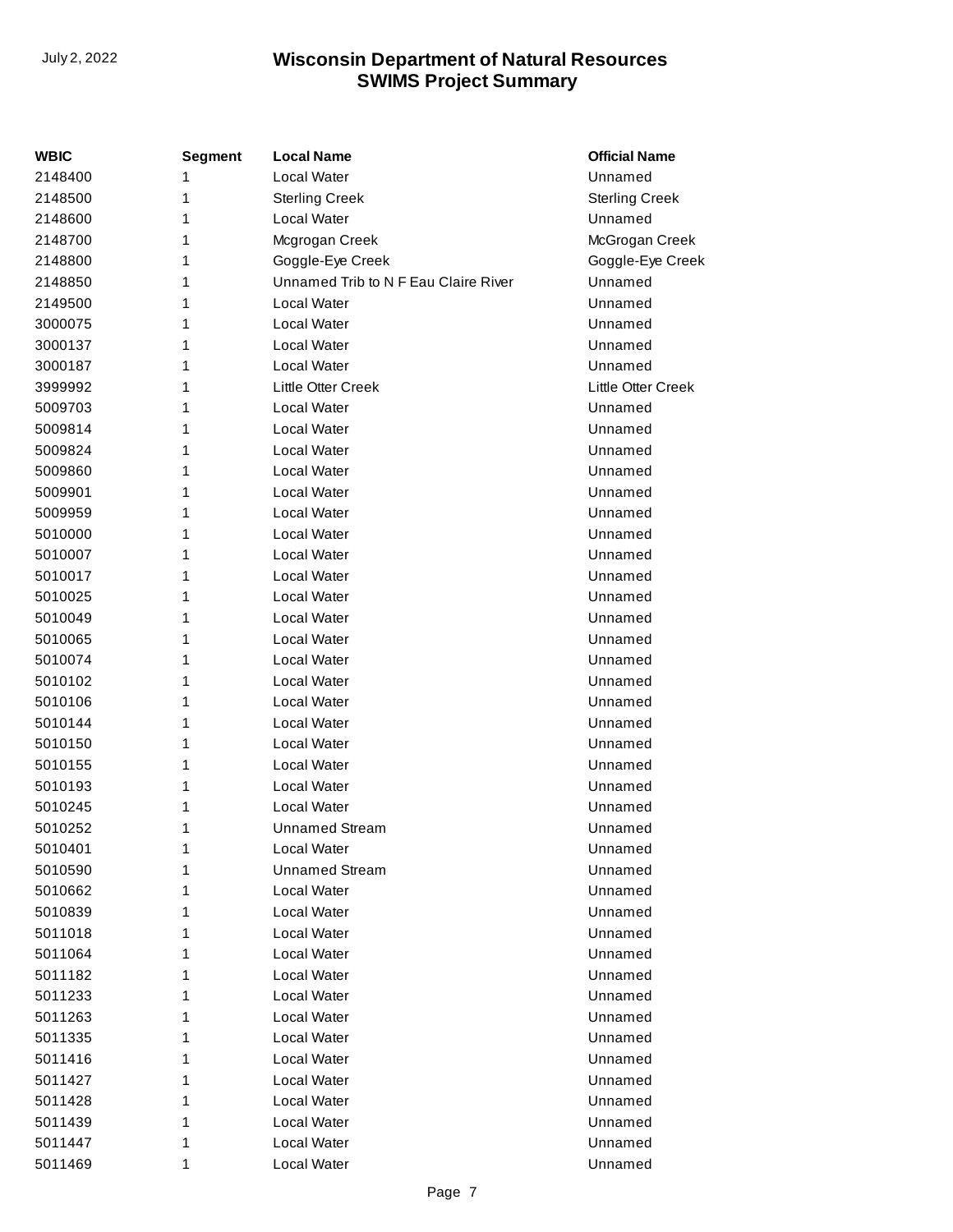| WBIC    | <b>Segment</b> | <b>Local Name</b>     | <b>Official Name</b> |
|---------|----------------|-----------------------|----------------------|
| 5011478 | 1              | Local Water           | Unnamed              |
| 5011537 | 1              | Local Water           | Unnamed              |
| 5011565 | 1              | Local Water           | Unnamed              |
| 5011570 | 1              | Local Water           | Unnamed              |
| 5011601 | 1              | Local Water           | Unnamed              |
| 5011608 | 1              | Local Water           | Unnamed              |
| 5011613 | 1              | <b>Unnamed Stream</b> | Unnamed              |
| 5011643 | 1              | Local Water           | Unnamed              |
| 5011665 | 1              | Local Water           | Unnamed              |
| 5011696 | 1              | Local Water           | Unnamed              |
| 5011697 | 1              | <b>Unnamed Stream</b> | Unnamed              |
| 5011720 | 1              | <b>Unnamed Stream</b> | Unnamed              |
| 5011755 | 1              | Local Water           | Unnamed              |
| 5011784 | 1              | Local Water           | Unnamed              |
| 5011792 | 1              | <b>Unnamed Stream</b> | Unnamed              |
| 5011811 | 1              | Local Water           | Unnamed              |
| 5011834 | 1              | Local Water           | Unnamed              |
| 5011872 | 1              | Local Water           | Unnamed              |
| 5011962 | 1              | Local Water           | Unnamed              |
| 5011992 | 1              | Local Water           | Unnamed              |
| 5011999 | 1              | Local Water           | Unnamed              |
| 5012057 | 1              | Local Water           | Unnamed              |
| 5012076 | 1              | Local Water           | Unnamed              |
| 5012077 | 1              | Local Water           | Unnamed              |
| 5012105 | 1              | Local Water           | Unnamed              |
| 5012176 | 1              | Local Water           | Unnamed              |
| 5012185 | 1              | Local Water           | Unnamed              |
| 5012192 | 1              | Local Water           | Unnamed              |
| 5012250 | 1              | Local Water           | Unnamed              |
| 5012256 | 1              | Local Water           | Unnamed              |
| 5012263 | 1              | Local Water           | Unnamed              |
| 5012320 | 1              | Local Water           | Unnamed              |
| 5012373 | 1              | Local Water           | Unnamed              |
| 5012388 | 1              | Local Water           | Unnamed              |
| 5012404 | 1              | Local Water           | Unnamed              |
| 5012466 | 1              | Local Water           | Unnamed              |
| 5012534 | 1              | Local Water           | Unnamed              |
| 5012549 | 1              | <b>Unnamed Stream</b> | Unnamed              |
| 5012559 | 1              | Local Water           | Unnamed              |
| 5012576 | 1              | Local Water           | Unnamed              |
| 5012969 | 1              | Local Water           | Unnamed              |
| 5013106 | 1              | Local Water           | Unnamed              |
| 5013627 | 1              | <b>Unnamed Stream</b> | Unnamed              |
| 5013752 | 1              | Local Water           | Unnamed              |
| 5014400 | 1              | <b>Unnamed Stream</b> | Unnamed              |
| 5014440 | 1              | Local Water           | Unnamed              |
| 5014648 | 1              | <b>Unnamed Stream</b> | Unnamed              |
| 5014920 | 1              | Unnamed               | Unnamed              |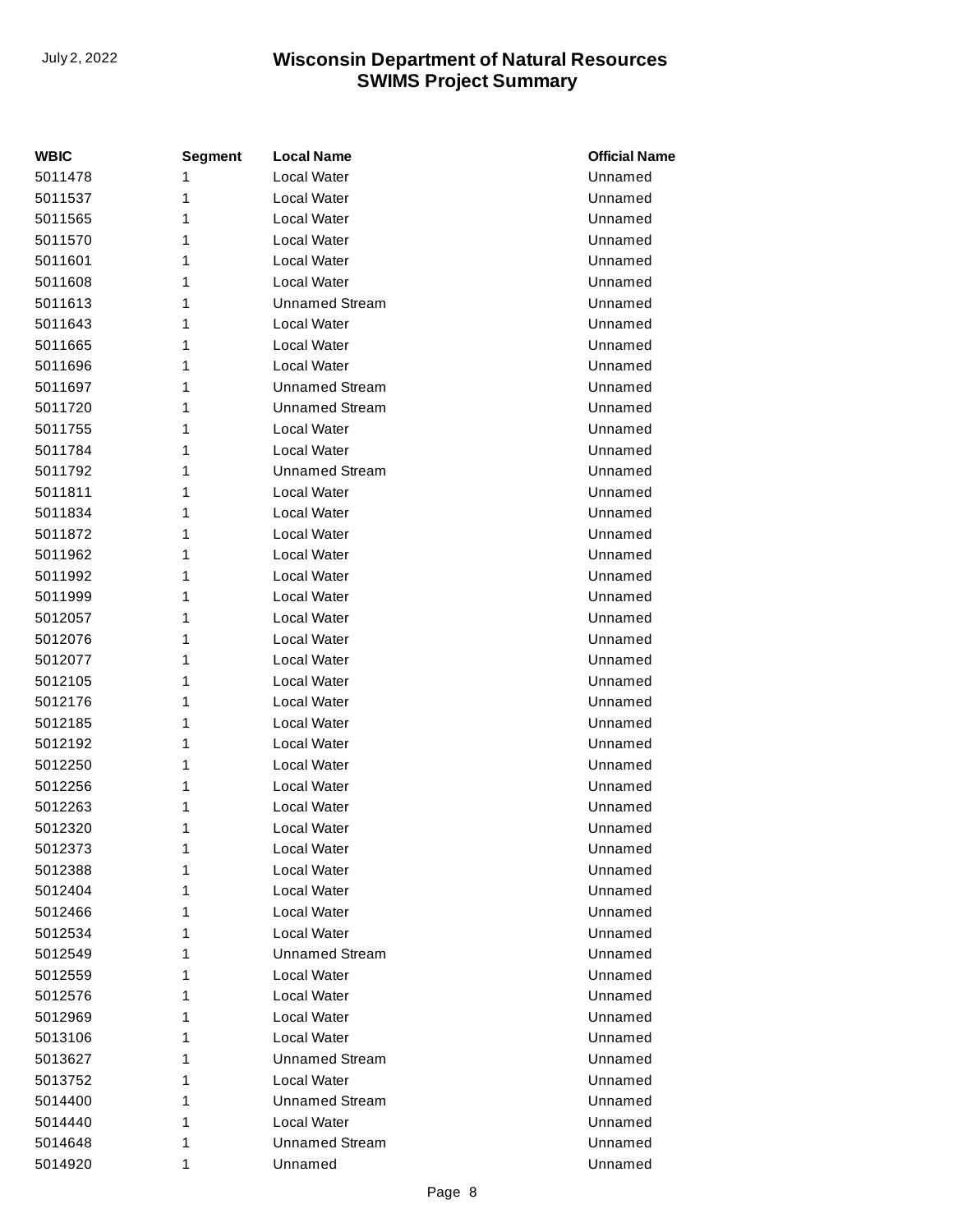| WBIC    | <b>Segment</b> | <b>Local Name</b>     | <b>Official Name</b> |
|---------|----------------|-----------------------|----------------------|
| 5015003 | 1              | Local Water           | Unnamed              |
| 5015142 | 1              | <b>Unnamed Stream</b> | Unnamed              |
| 5015374 | 1              | Local Water           | Unnamed              |
| 5015505 | 1              | Local Water           | Unnamed              |
| 5533421 | 1              | Local Water           | Unnamed              |
| 5533752 | 1              | Local Water           | Unnamed              |
| 5534159 | 1              | Local Water           | Unnamed              |
| 5534175 | 1              | Local Water           | Unnamed              |
| 5534201 | 1              | Local Water           | Unnamed              |
| 5534460 | 1              | Local Water           | Unnamed              |
| 5534588 | 1              | Local Water           | Unnamed              |
| 5534610 | 1              | Local Water           | Unnamed              |
| 5534635 | 1              | <b>Unnamed Lake</b>   | Unnamed              |
| 5535089 | 1              | Local Water           | Unnamed              |
| 5535362 | 1              | Local Water           | Unnamed              |
| 5535540 | 1              | Local Water           | Unnamed              |
| 5535669 | 1              | Local Water           | Unnamed              |
| 5536881 | 1              | Local Water           | Unnamed              |
| 5536909 | 1              | Local Water           | Unnamed              |
| 5537884 | 1              | Local Water           | Unnamed              |
| 5537925 | 1              | Local Water           | Unnamed              |
| 5537949 | 1              | Local Water           | Unnamed              |
| 5538125 | 1              | Local Water           | Unnamed              |
| 5538170 | 1              | Local Water           | Unnamed              |
| 5538593 | 1              | Local Water           | Unnamed              |
| 5538627 | 1              | Local Water           | Unnamed              |
| 5538665 | 1              | Local Water           | Unnamed              |
| 5538693 | 1              | Local Water           | Unnamed              |
| 5538751 | 1              | Local Water           | Unnamed              |
| 5538838 | 1              | Local Water           | Unnamed              |
| 5539491 | 1              | Local Water           | Unnamed              |
| 5539591 | 1              | Local Water           | Unnamed              |
| 5540208 | 1              | Local Water           | Unnamed              |
| 5540251 | 1              | Local Water           | Unnamed              |
| 5540255 | 1              | Local Water           | Unnamed              |
| 5540465 | 1              | Local Water           | Unnamed              |
| 5540843 | 1              | Local Water           | Unnamed              |
| 5541017 | 1              | Local Water           | Unnamed              |
| 5541070 | 1              | Local Water           | Unnamed              |
| 5541074 | 1              | Local Water           | Unnamed              |
| 5541588 | 1              | Local Water           | Unnamed              |
| 5541790 | 1              | Local Water           | Unnamed              |
| 5541898 | 1              | Local Water           | Unnamed              |
| 5542190 | 1              | Local Water           | Unnamed              |
| 5542232 | 1              | Local Water           | Unnamed              |
| 5542234 | 1              | Local Water           | Unnamed              |
| 5542303 | 1              | Local Water           | Unnamed              |
| 5542373 | 1              | Local Water           | Unnamed              |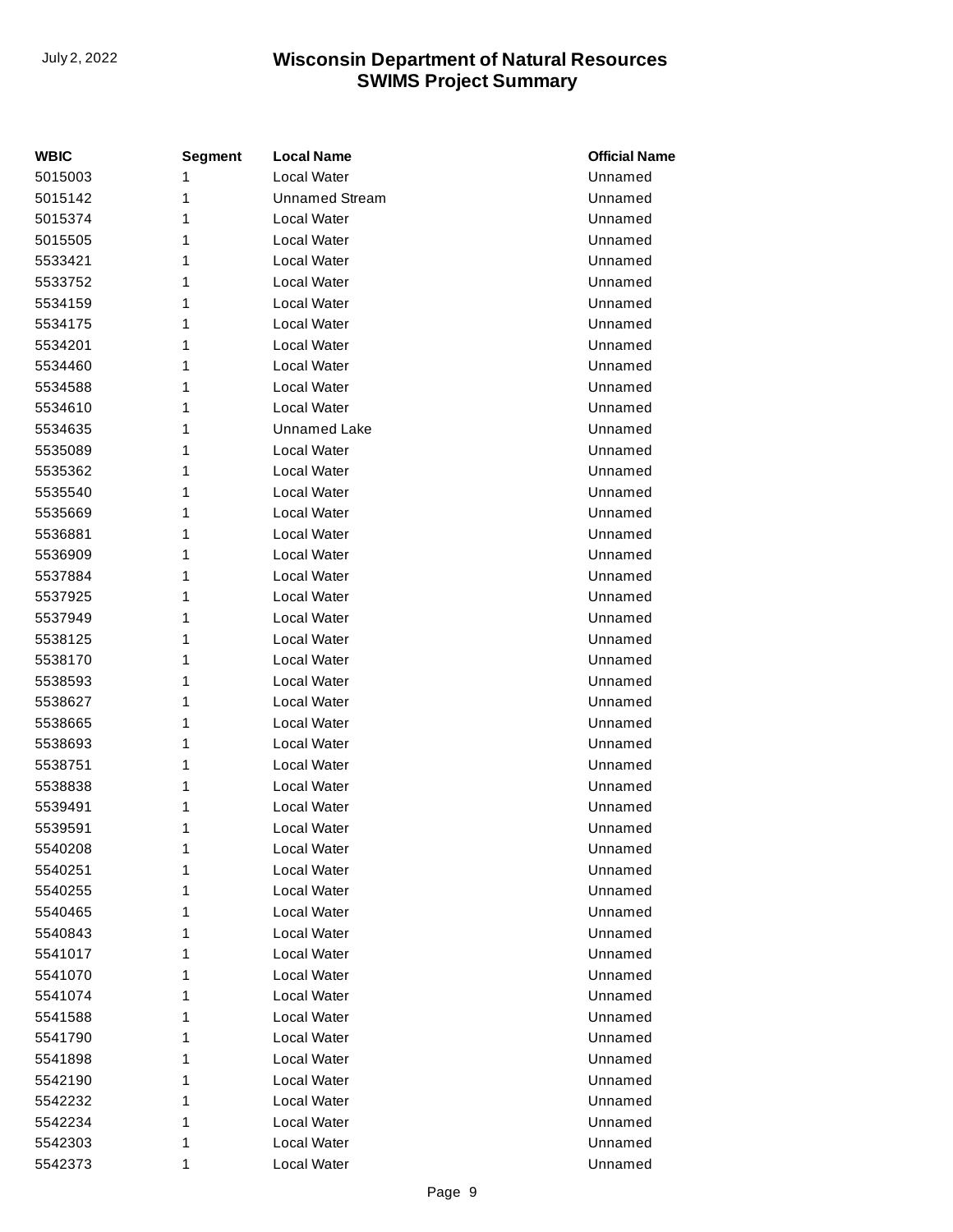| <b>WBIC</b> | <b>Segment</b> | <b>Local Name</b> | <b>Official Name</b> |
|-------------|----------------|-------------------|----------------------|
| 5542484     | 1              | Local Water       | Unnamed              |
| 5542760     | 1              | Local Water       | Unnamed              |
| 5543029     | 1              | Local Water       | Unnamed              |
| 5543171     | 1              | Local Water       | Unnamed              |
| 5543364     | 1              | Local Water       | Unnamed              |
| 5543383     | 1              | Local Water       | Unnamed              |
| 5544501     | 1              | Local Water       | Unnamed              |
| 5544575     | 1              | Local Water       | Unnamed              |
| 5544611     | 1              | Local Water       | Unnamed              |
| 5545056     | 1              | Local Water       | Unnamed              |
| 5545156     | 1              | Local Water       | Unnamed              |
| 5545440     | 1              | Local Water       | Unnamed              |
| 5545750     | 1              | Local Water       | Unnamed              |
| 5545829     | 1              | Local Water       | Unnamed              |
| 5545840     | 1              | Local Water       | Unnamed              |
| 5546898     | 1              | Local Water       | Unnamed              |
| 5547310     | 1              | Local Water       | Unnamed              |
| 5547480     | 1              | Local Water       | Unnamed              |
| 5547611     | 1              | Local Water       | Unnamed              |
| 5547759     | 1              | Local Water       | Unnamed              |
| 5547845     | 1              | Local Water       | Unnamed              |
| 5548357     | 1              | Local Water       | Unnamed              |
| 5548419     | 1              | Local Water       | Unnamed              |
| 5548452     | 1              | Local Water       | Unnamed              |
| 5548502     | 1              | Local Water       | Unnamed              |
| 5548555     | 1              | Local Water       | Unnamed              |
| 5548558     | 1              | Local Water       | Unnamed              |
| 5548648     | 1              | Local Water       | Unnamed              |
| 5581981     | 1              | Local Water       | Unnamed              |
| 5584424     | 1              | Local Water       | Unnamed              |
| 5584689     | 1              | Local Water       | Unnamed              |
| 5590546     | 1              | Local Water       | Unnamed              |
| 5591011     | 1              | Local Water       | Unnamed              |
| 5591440     | 1              | Unnamed           | Unnamed              |
| 5591613     | 1              | Local Water       | Unnamed              |
| 5591614     | 1              | Local Water       | Unnamed              |

## **Lab Account Codes**

| <b>Account Code</b><br>WT086                              | <b>Description</b><br>TMDL MONITORING                                    | <b>Start Date</b><br>10/01/2006 | <b>End Date</b><br>09/30/2007 |
|-----------------------------------------------------------|--------------------------------------------------------------------------|---------------------------------|-------------------------------|
| <b>Forms</b>                                              |                                                                          |                                 |                               |
| <b>Form Code</b><br><b>CONTINUOUS</b><br><b>INORGANIC</b> | <b>Form Name</b><br>Continuous Data Upload<br>Inorganic Lab - Field Data |                                 |                               |
| <b>Methods</b>                                            |                                                                          |                                 |                               |